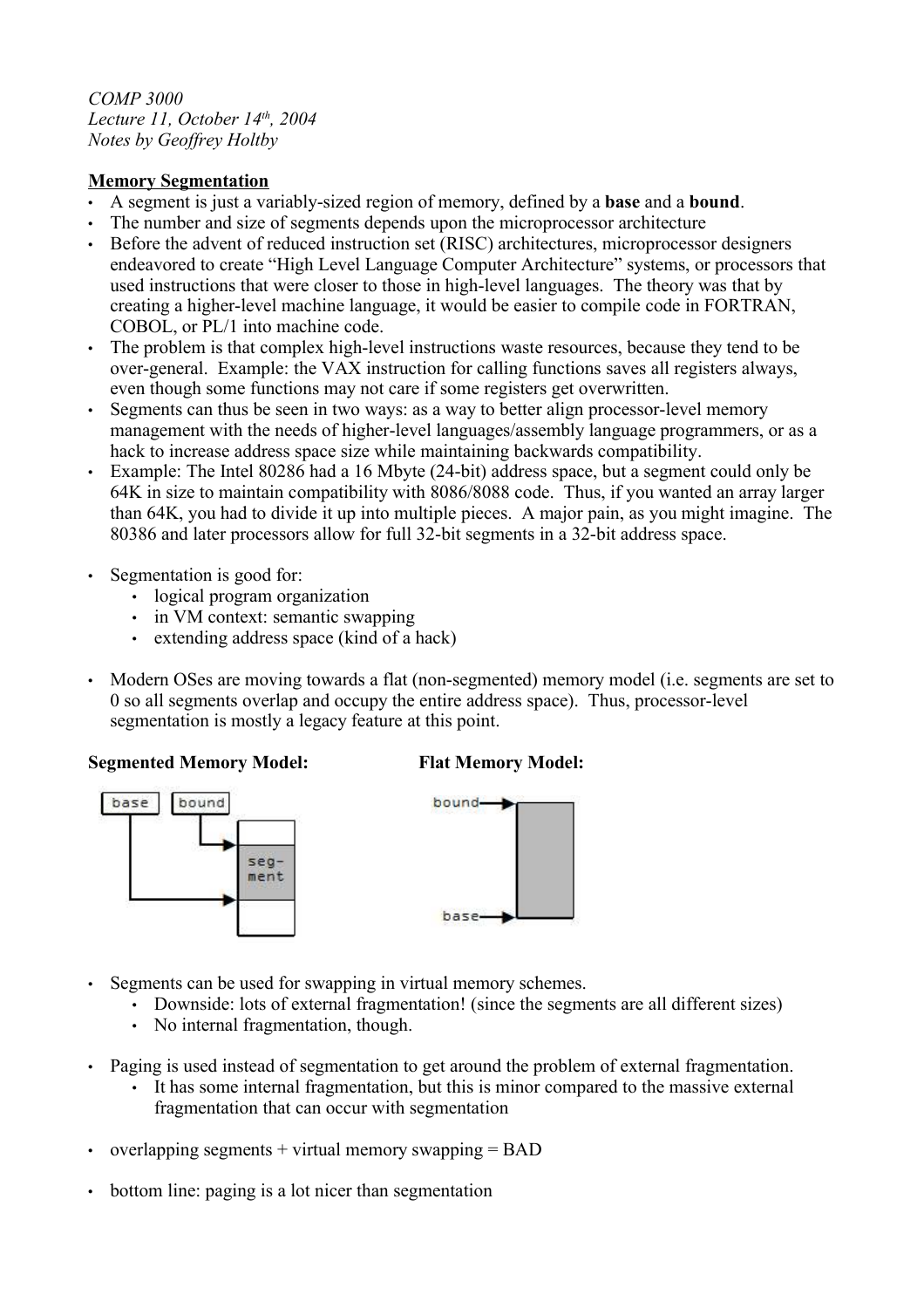# **OSes and Virtual Memory**

- While the hardware can take care of translating individual logical memory references to their corresponding physical address, the OS must manage the set of mappings in the form of page tables.
- Each process has its own page table, because typically each process lives in its own logical address space. The kernel also has its own page table, but it only maps part of the logical address space (e.g. the upper 1G of memory). The kernel's address space is then mapped into the same portion of every process's address space. While a process cannot directly access kernel memory, this arrangement makes it easier for the kernel to access process code and data. (Note: while some OSs don't do this, both Windows NT/2000/XP, Linux, and UNIX use this arrangement.)
- A process's page table must be initialized when it is created; however, this page table need not refer to any physical pages – with virtual memory, the program code  $\&$  data does not have to be loaded into physical memory on process creation
- So, when does the OS load the pages of a program from disk?
	- lazy model: *demand paging* (only load in code when it is needed)
	- *prepaging*: try to predict what code will be needed, before it's actually asked for.
- In practice, we want some mix of the above two methods.
- i.e. do demand paging, but load in more than one page at a time (this works because of the principle of locality)

# **Working Set vs. Resident Set:**

- *Working Set:* pages being used by program in its current state
- *Resident Set:* pages actually present in physical memory
- Because disks are slow, it is most efficient to try to keep the right pages (working set) in memory
- We ideally want Working Set = Resident Set.
- This can be hard to do! This kind of optimization is an evolving field.

## **Placement Strategy:** Which frame gets which page?

- With paging, this is a very easy problem It doesn't really matter which page gets which frame.
- It matters a lot in a segmented memory model!
- It also matters in distributed systems using *NUMA (Non Uniform Memory Access)* in such systems you don't want a process running on one machine to be using memory on a different machine that is has to access over a network, because that would be incredibly slow.

**Replacement Policies:** We can always use more physical memory, e.g. to buffer I/O – so when you run out, what pages do you overwrite, and when?

- (See Fig 8.15 to see an example of these policies in action)
- *Optimal*: predict the future! ("Crystal Ball" method)
	- Very difficult to do in practice, obviously
	- More useful as a point of comparison for other replacement policies
- *LRU: Least Recently Used*
	- Requires each page to have a time-stamp that is updated on each page access this is costly!
- *FIFO: First In First Out*
- *Clock Algorithm*: an approximation of LRU
	- Most modern OSes actually use some form of Clock Algorithm.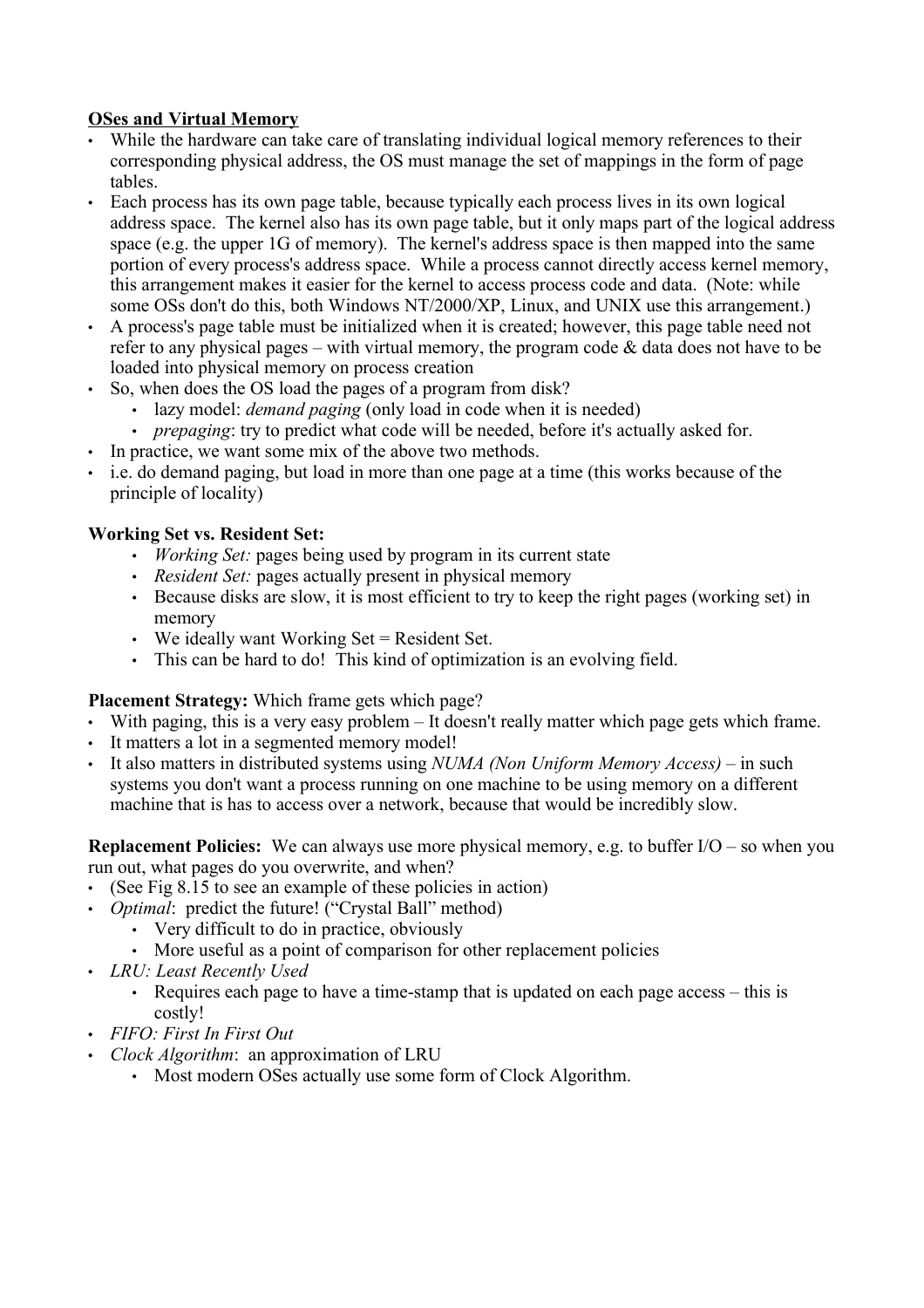### **The Clock Algorithm:**

- Makes use of the "accessed" bit that every page has this bit is set to 1 whenever the page is read or written to. Note this can be a bit complicated – remember, part or all of the page may be cached. Aren't you glad you don't design hardware? :-)
- Cycle through the pages in memory, performing the following steps at each page:
	- Check the access bit.
	- If the access bit is "0", that page can be replaced, and we don't need to look any further
	- If the access bit "1", set it to "0" and proceed to the next page.



# **The 2-bit Clock Algorithm:**

(Makes use of the "modified" bit as well as the "accessed" bit)

- Tries to first find a page that is both un-accessed AND unmodified. If none of these can be found, grab one that has been modified but not accessed (but first, write it to disk!)
- Only zero out the accessed bits after one complete pass through the pages finds no page with both bits zero
- See figure 8.18 and related text in the book..

# **The 2-handed Clock Algorithm:**

(Only uses the "accessed" bit.)

- Use two pointers -- "fronthand" and "backhand".
- Front hand zeros out access bits
- Back hand chooses which page to replace, looking for one with zero access bit
- Both fronthand and backhand continuously scan pages but their rate (the scanrate) is affected by memory pressure (how many free pages available vs. how many the OS wants to keep in reserve)
- The handspread parameter controls the distance between the two hands
- The scanrate and handspread parameters can be tuned at runtime to meet changing conditions



See Figure 8.23 and related text.